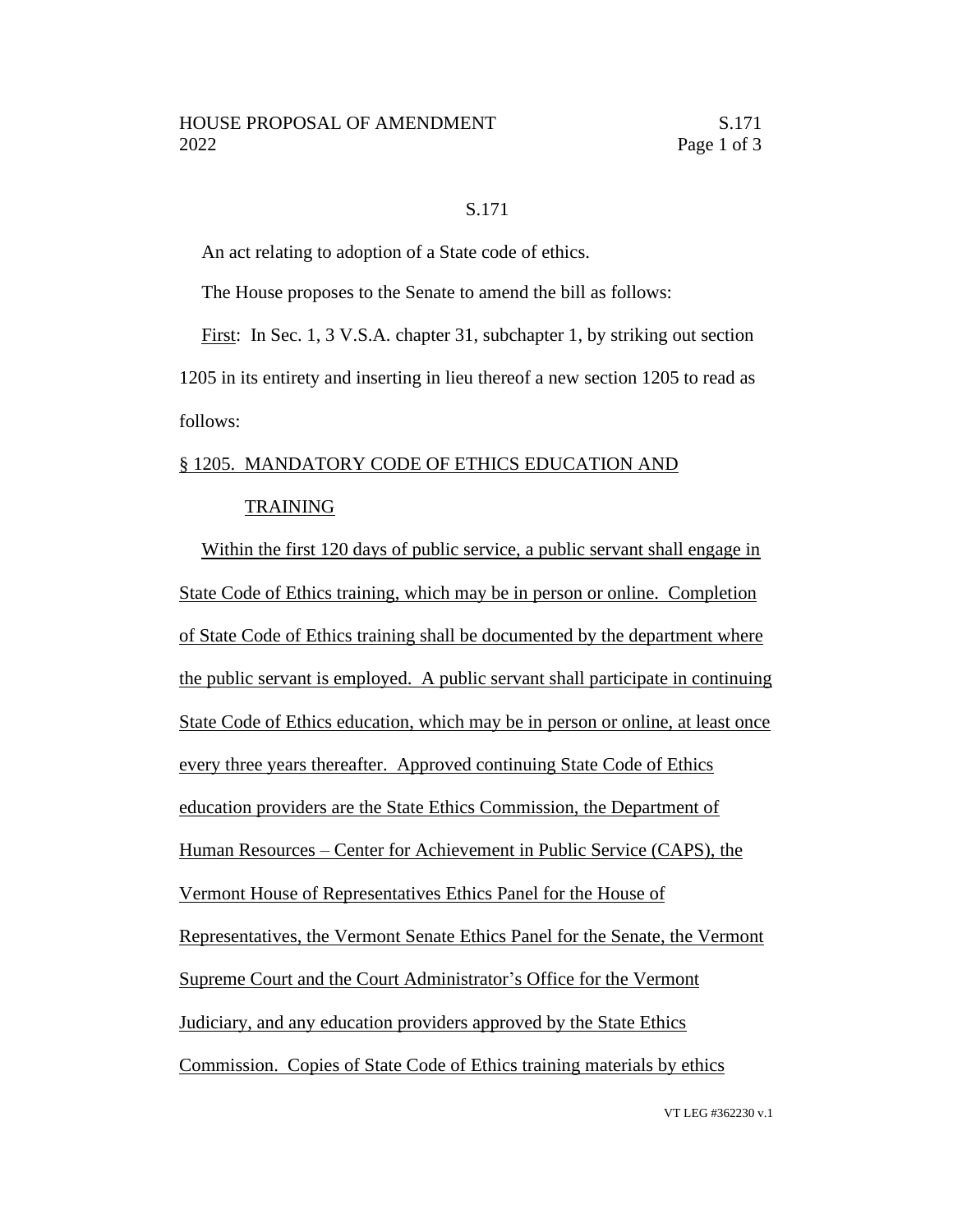education providers shall be provided to the State Ethics Commission in advance of the training. On request, the State Ethics Commission may collaborate with or assist State Code of Ethics education providers.

Second: By adding a new section to be Sec. 2a to read as follows:

Sec. 2a. 3 V.S.A. § 1226 is amended to read:

## § 1226. COMMISSION REPORTS

Annually, on or before January 15, the Commission shall report to the General Assembly regarding the following issues:

(1) Complaints. The number and a summary of the complaints made to it, separating the complaints by topic, and the disposition of those complaints, including any prosecution, enforcement action, or dismissal. This summary of complaints shall not include any personal identifying information.

(2) Guidance and training.

(A) Guidance. The number of requests for and a summary of the guidance the Executive Director provided, separating the guidance by topic. This summary of guidance shall not include any personal identifying information.

(B) Training. An estimate of the number of Code of Ethics trainings conducted by each branch of government, a summary of the training activities undertaken by the Ethics Commission, and a summary of any recommendations the Commission or the Executive Director made to any